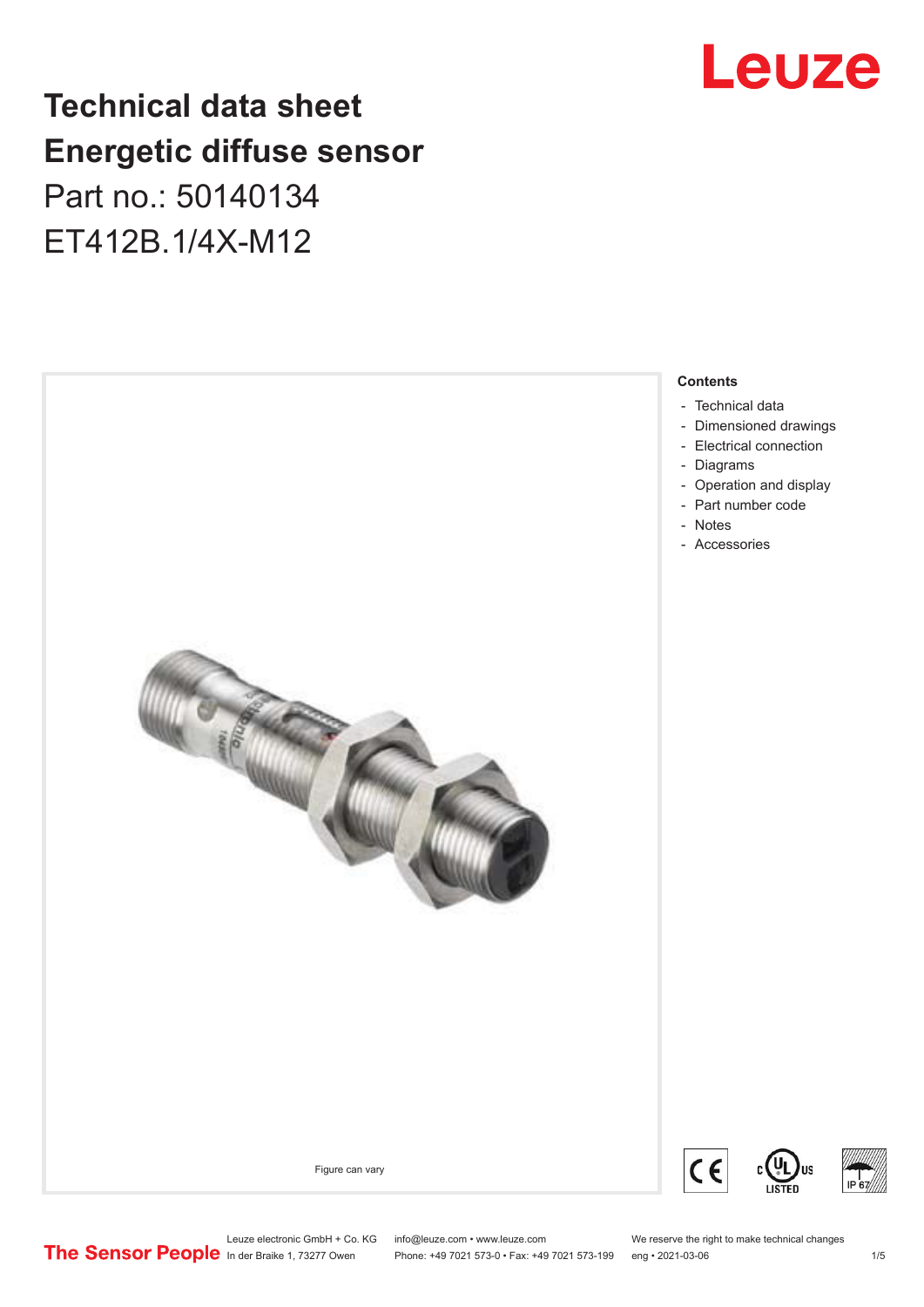## <span id="page-1-0"></span>**Technical data**

# Leuze

#### **Basic data**

| Series                                         | 412B                                 |  |
|------------------------------------------------|--------------------------------------|--|
| <b>Operating principle</b>                     | Diffuse reflection principle         |  |
|                                                |                                      |  |
| <b>Optical data</b>                            |                                      |  |
| <b>Operating range</b>                         | Guaranteed operating range           |  |
| Operating range, white 90%                     | $0.0040.54$ m                        |  |
| Operating range, gray 50%                      | $0.0070.46$ m                        |  |
| Operating range, gray 18%                      | $0.0080.3$ m                         |  |
| Operating range, black 6%                      | $0.010.22$ m                         |  |
| <b>Operating range limit</b>                   | Typical operating range              |  |
| Operating range limit, white 90%               | $0.0040.66$ m                        |  |
| Operating range limit, gray 50%                | $0.0070.57$ m                        |  |
| Operating range limit, gray 18%                | 0.0080.37m                           |  |
| Operating range limit, black 6%                | $0.010.285$ m                        |  |
| <b>Light source</b>                            | LED, Red                             |  |
| <b>LED light wavelength</b>                    | 660 nm                               |  |
| <b>Transmitted-signal shape</b>                | Pulsed                               |  |
| LED group                                      | Exempt group (in acc. with EN 62471) |  |
|                                                |                                      |  |
| <b>Electrical data</b>                         |                                      |  |
| <b>Protective circuit</b>                      | Polarity reversal protection         |  |
|                                                | Short circuit protected              |  |
|                                                |                                      |  |
| Performance data                               |                                      |  |
| Supply voltage $U_{B}$                         | 10  36 V, DC, Incl. residual ripple  |  |
| <b>Residual ripple</b>                         | $0 20 \%$ , From $U_{p}$             |  |
| <b>Open-circuit current</b>                    | 015mA                                |  |
|                                                |                                      |  |
| <b>Outputs</b>                                 |                                      |  |
| Number of digital switching outputs 1 Piece(s) |                                      |  |
| <b>Switching outputs</b>                       |                                      |  |
| Voltage type                                   | DC                                   |  |
| Switching current, max.                        | 200 mA                               |  |
|                                                |                                      |  |
| <b>Switching output 1</b>                      |                                      |  |
| <b>Switching element</b>                       | <b>Transistor, PNP</b>               |  |

### **Mechanical data**

| <b>Thread size</b>                  | M <sub>12</sub> x 1 mm |
|-------------------------------------|------------------------|
| Dimension (Ø x L)                   | 12 mm x 60 mm          |
| <b>Housing material</b>             | Metal                  |
| <b>Metal housing</b>                | Chromed brass          |
| Lens cover material                 | Glass                  |
| Net weight                          | 20 <sub>g</sub>        |
| <b>Housing color</b>                | Silver                 |
| <b>Operation and display</b>        |                        |
| Type of display                     | LED                    |
| <b>Number of LEDs</b>               | 3 Piece(s)             |
| <b>Operational controls</b>         | 270° potentiometer     |
| Function of the operational control | Sensitivity adjustment |
| <b>Environmental data</b>           |                        |
| Ambient temperature, operation      | $-25$ 55 °C            |
| <b>Certifications</b>               |                        |
| Degree of protection                | IP 67                  |
| <b>Protection class</b>             | III                    |
| <b>Certifications</b>               | c UL US                |
| <b>Standards applied</b>            | IEC 60947-5-2          |

#### **Classification**

i.

| <b>Customs tariff number</b> | 85365019 |
|------------------------------|----------|
| eCl@ss 5.1.4                 | 27270903 |
| eCl@ss 8.0                   | 27270903 |
| eCl@ss 9.0                   | 27270903 |
| eCl@ss 10.0                  | 27270903 |
| eCl@ss 11.0                  | 27270903 |
| <b>ETIM 5.0</b>              | EC001821 |
| <b>ETIM 6.0</b>              | EC001821 |
| <b>ETIM 7.0</b>              | EC001821 |

#### **Timing**

| <b>Switching frequency</b> | 1.000 Hz |
|----------------------------|----------|
| <b>Response time</b>       | $0.5$ ms |
| <b>Readiness delay</b>     | 60 ms    |

**Switching principle** Light switching

#### **Connection**

| <b>Connection 1</b>       |                 |  |  |  |
|---------------------------|-----------------|--|--|--|
| <b>Function</b>           | Signal OUT      |  |  |  |
|                           | Voltage supply  |  |  |  |
| <b>Type of connection</b> | Connector       |  |  |  |
| <b>Thread size</b>        | M <sub>12</sub> |  |  |  |
| <b>Type</b>               | Male            |  |  |  |
| <b>Material</b>           | Metal           |  |  |  |
| No. of pins               | 4-pin           |  |  |  |
| <b>Encoding</b>           | A-coded         |  |  |  |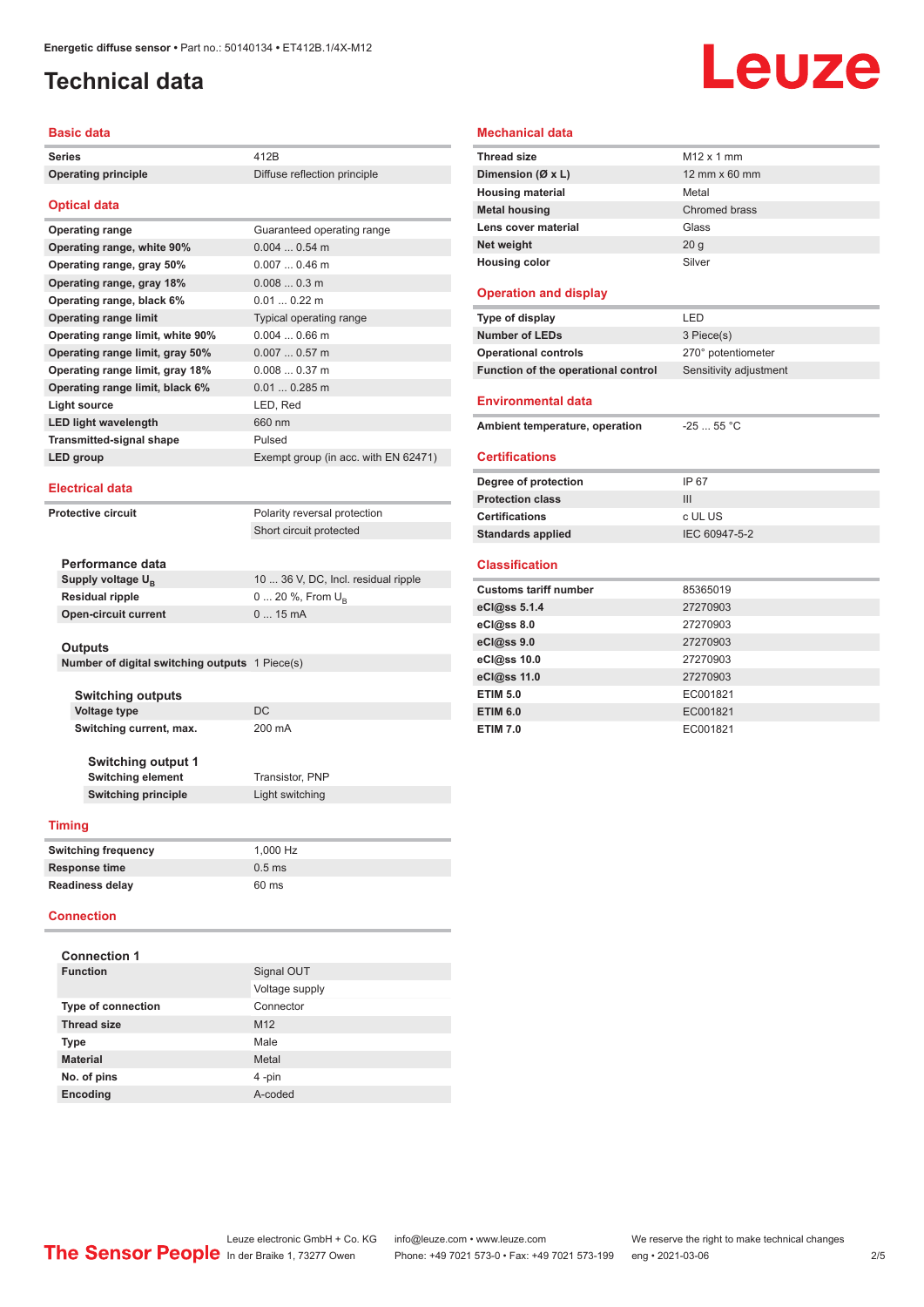## <span id="page-2-0"></span>**Dimensioned drawings**

All dimensions in millimeters





- A Green LED B Yellow LED
- C Optical axis
- D Yellow LED
- E Potentiometer





## **Electrical connection**

#### **Connection 1**

| <b>Function</b>    | Signal OUT     |
|--------------------|----------------|
|                    | Voltage supply |
| Type of connection | Connector      |
| <b>Thread size</b> | M12            |
| <b>Type</b>        | Male           |
| <b>Material</b>    | Metal          |
| No. of pins        | 4-pin          |
| Encoding           | A-coded        |
|                    |                |

#### **Pin Pin assignment**

| $\overline{2}$ | n.c.        |
|----------------|-------------|
| 3              | GND         |
| $\overline{4}$ | <b>OLIT</b> |
|                |             |



1

4

2

3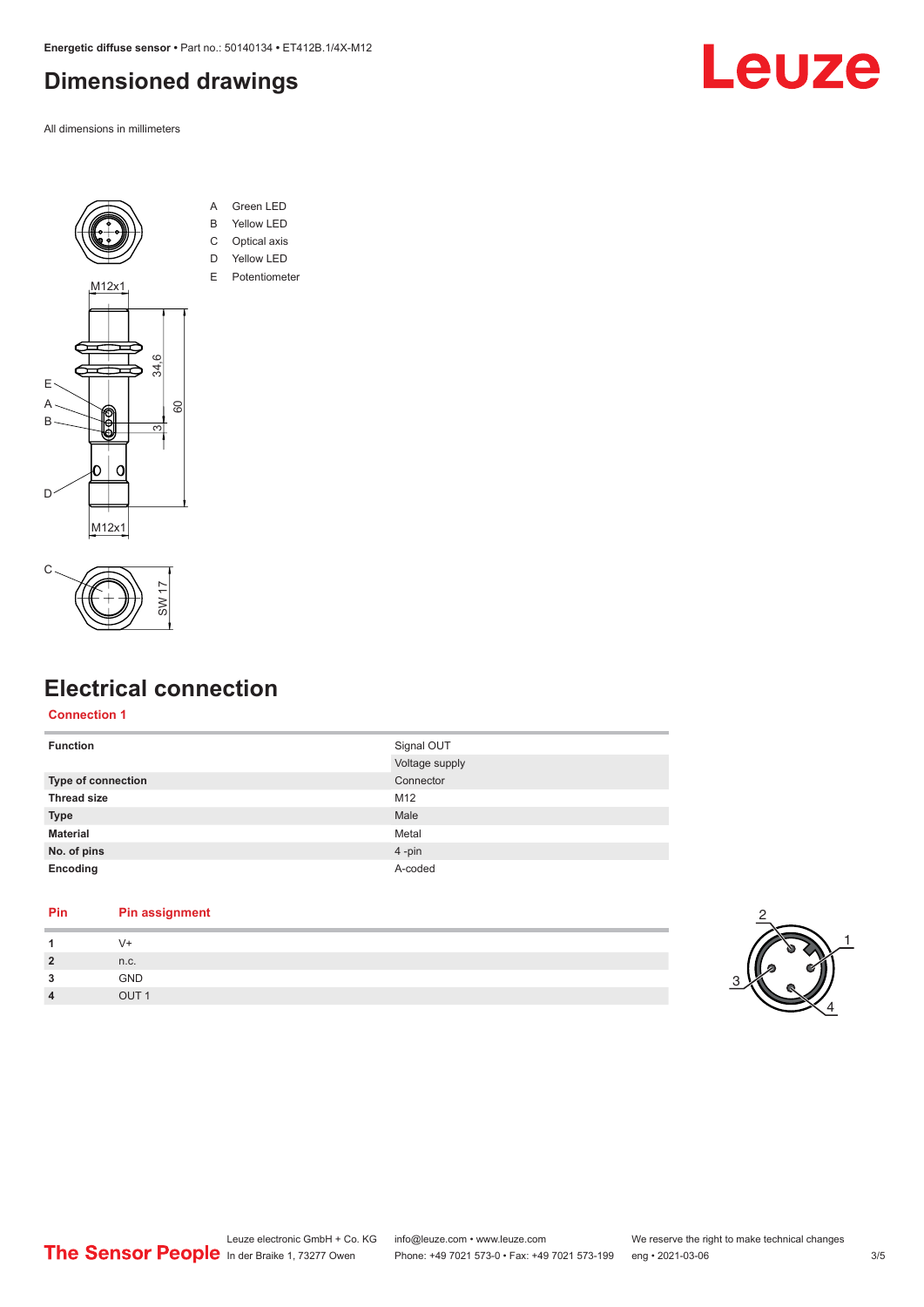## <span id="page-3-0"></span>**Diagrams**

## Leuze

Typ. black/white behavior



x

 $-\overline{...}$   $-\overline{...}$   $-\overline{...}$ 

x Range [mm]

- y Reduction of range [mm]
- A White 90%
- B Gray 50%
- C Gray 18%
- D Black 6%

## **Operation and display**

| <b>LED</b>     | <b>Display</b>           | <b>Meaning</b>                          |
|----------------|--------------------------|-----------------------------------------|
|                | Green, continuous light  | <b>Function reserve</b>                 |
| $\overline{2}$ | Yellow, continuous light | Switching output/switching state active |

## **Part number code**

Part designation: **AAA412BGG.H/ii-K**

| <b>AAA412B</b> | Operating principle / construction<br>LS412B: throughbeam photoelectric sensor transmitter<br>LE412B: throughbeam photoelectric sensor receiver<br>ET412B: energetic diffuse reflection sensor<br>PRK412B: retro-reflective photoelectric sensor with polarization filter                                                        |
|----------------|----------------------------------------------------------------------------------------------------------------------------------------------------------------------------------------------------------------------------------------------------------------------------------------------------------------------------------|
| GG             | <b>Light source</b><br>$n/a$ : LED<br>L <sub>2</sub> : laser class 2                                                                                                                                                                                                                                                             |
| н              | Operating range adjustment<br>1: 270° potentiometer                                                                                                                                                                                                                                                                              |
| ii.            | Switching output / function / OUT1OUT2 (OUT1 = pin 4, OUT2 = pin 2)<br>2: NPN transistor output, light switching<br>N: NPN transistor output, dark switching<br>4: PNP transistor output, light switching<br>P: PNP transistor output, dark switching<br>D: deactivation input (deactivation with low signal)<br>X: pin not used |
| ĸ              | <b>Electrical connection</b><br>n/a: cable, standard length 2000 mm, 3-wire<br>M12: M12 connector, 4-pin (plug)                                                                                                                                                                                                                  |

| <b>Note</b>                                                                                  |
|----------------------------------------------------------------------------------------------|
| ∜ A list with all available device types can be found on the Leuze website at www.leuze.com. |